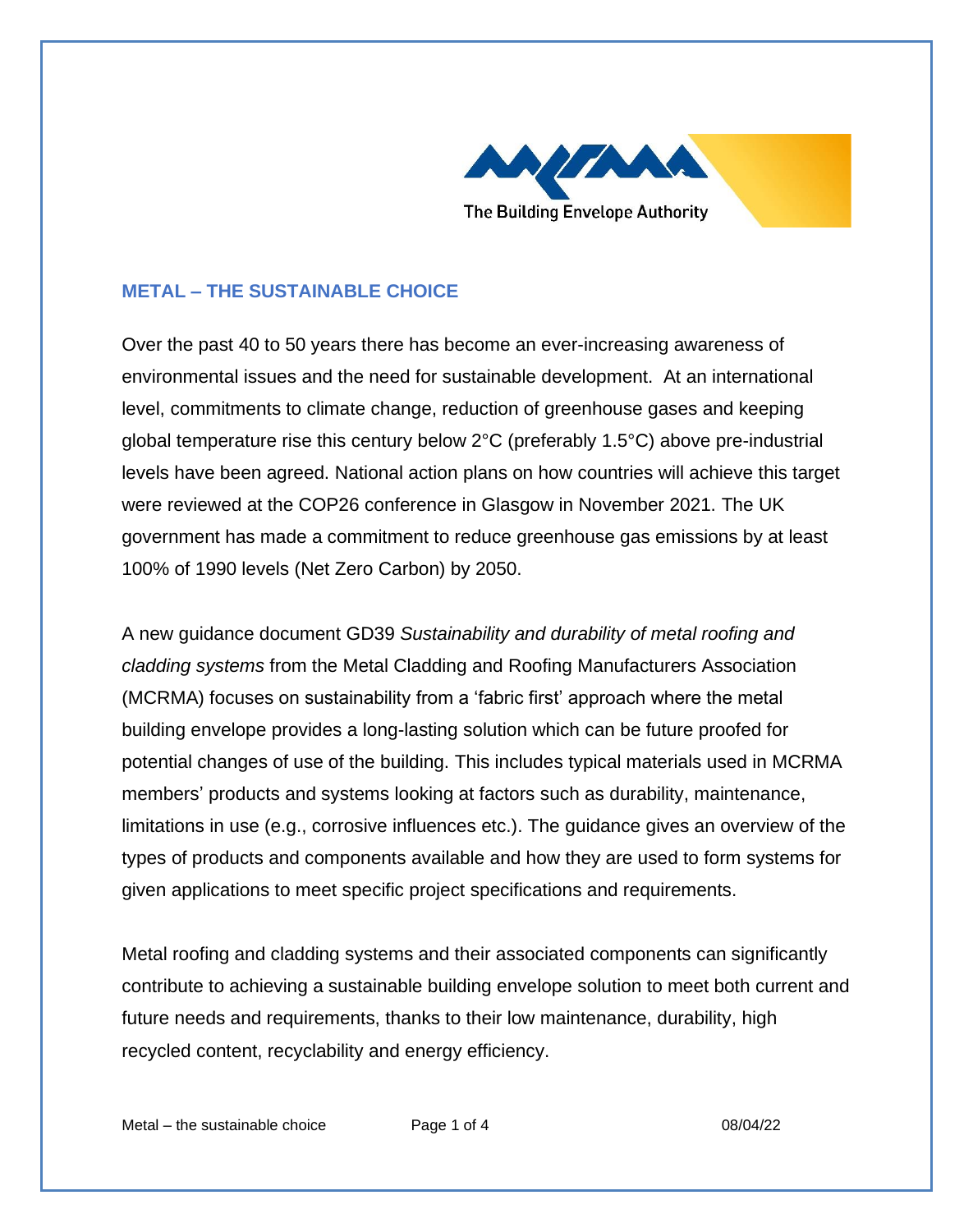MCRMA members can offer total sustainable building design solutions thanks to a range of complementary components and systems which include sustainable high performance thermal and acoustic insulation products; high durability fixings, fillers, sealants and membranes; daylight options to maximise the transmission of natural light into buildings; flexible solar PV options and fastening systems; and 'green' and 'brown' roof options.



*Architectural Profiles' Slimwall CPS aluminium rainscreen system was specified for the redevelopment of Trowbridge County Hall to provide a retrofit building envelope which could achieve a 40 per cent reduction in carbon emissions. The building has achieved a BREEAM 'Excellent' rating.*

Steel and aluminium are the most common materials used in metal building envelopes and offer significant advantages when considering the entire system life cycle. They are produced from materials that have high recycled content from both pre-consumer and post-consumer scrap and can be reused or recycled repeatedly without losing their qualities as a building material.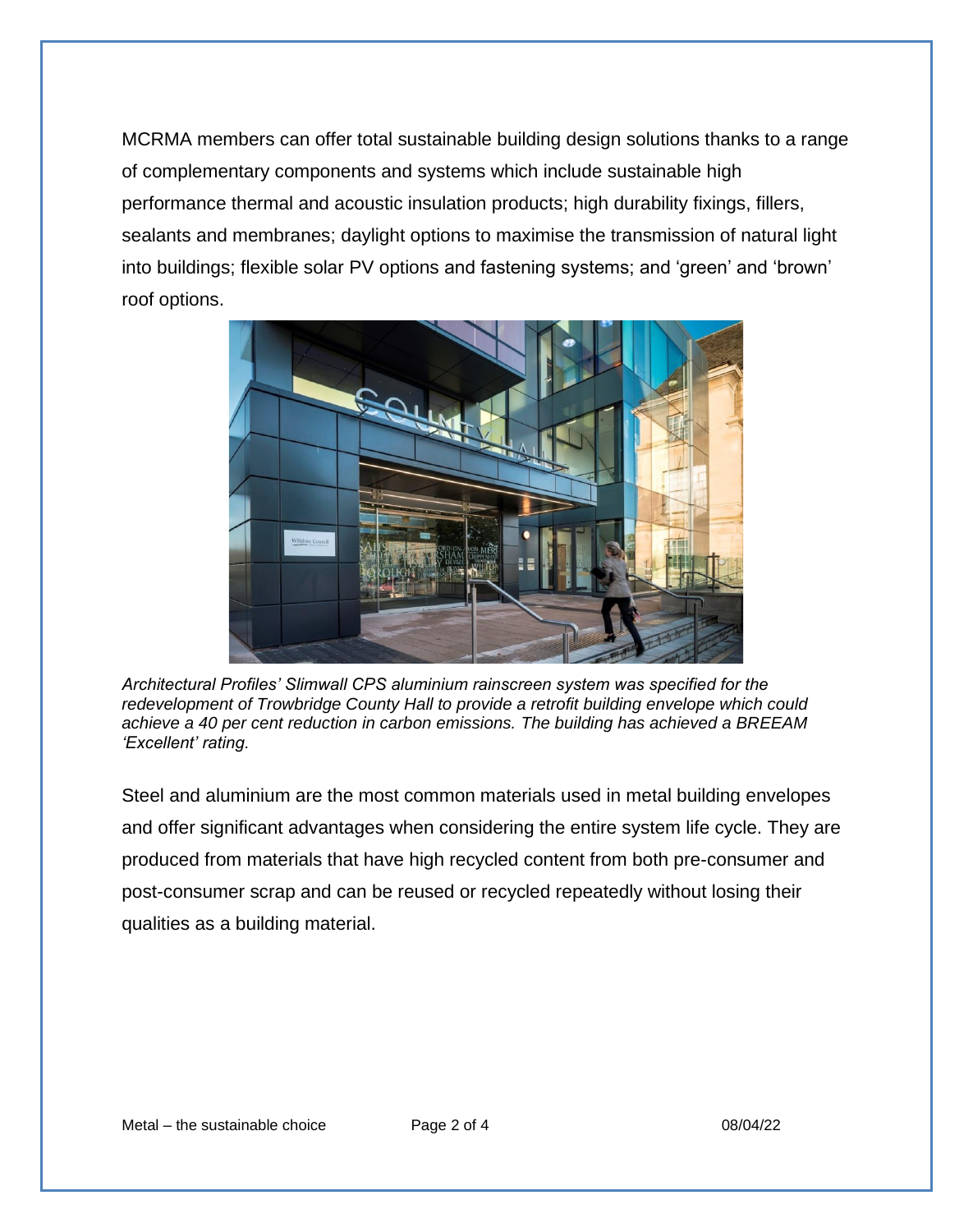The document provides a brief outline of the background, external influences and drivers for sustainability e.g., international awareness, client requirements, building regulations and environmental evaluation schemes. Life cycle assessments (LCA) and environmental profiling of products are covered, together with some environmental accreditation schemes particularly those credits which can be influenced by metal roofing and cladding systems e.g., BREEAM, LEED etc.

The use of an environmental assessment methodology or rating system can assist in the design and construction of sustainable buildings which are more energy efficient, climatic responsive, material and resource efficient, have healthier indoor environments for occupants and limit waste emissions and pollution.

MCRMA members can provide third party assessed Life Cycle Assessments (LCAs) and EN 15804 compliant Environmental Product Declarations (EPDs) for their products and systems to assist designers and specifiers to obtain points and credits data to be within environmental rating and certification schemes such as BREEAM and LEED.



*The Marks and Spencer flagship store at Cheshire Oaks is the third Sustainable Learning Store (SLS), which is part of the retail giant's commitment to build a strong bank of knowledge and experience in sustainable building practices and embed successes into future specifications. The roof is a Euroclad Elite 4.17 system for minimal environmental impact and impressive looks. The store has achieved a BREEAM excellent rating.* 

Metal – the sustainable choice Page 3 of 4 08/04/22